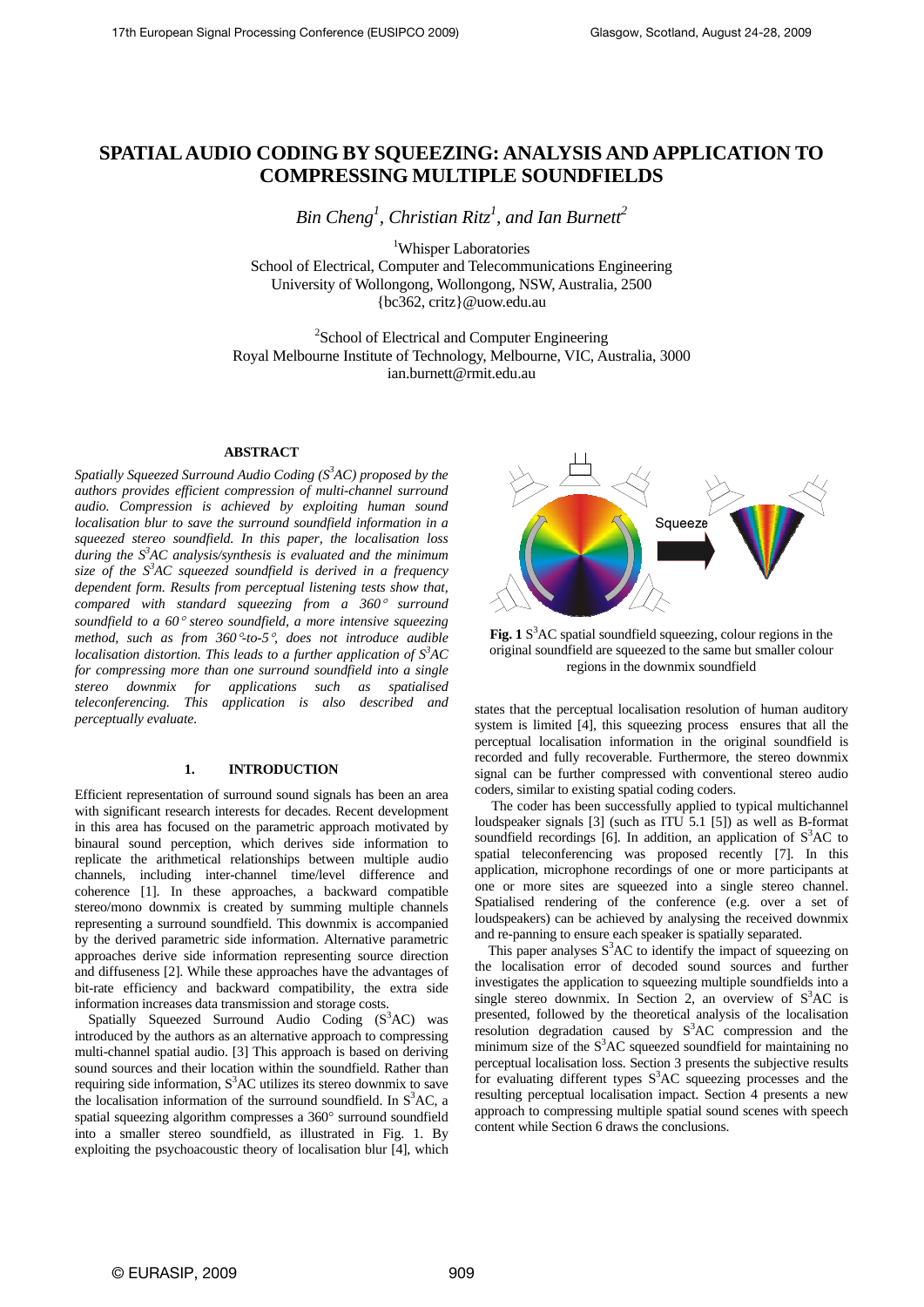# **2. THEORETICAL ANALYSIS**

# **2.1 Overview of the S3 AC coder**

A standard  $S<sup>3</sup>AC$  encoding/decoding procedure is illustrated in Fig. 2. For a multi-channel audio signal containing the source localisation information of a surround soundfield,  $S<sup>3</sup>AC$  starts the encoding by a time-frequency transformation, which can be implemented by either a short-time Fourier transform (STFT) or perceptual filterbank decomposition. This is followed by a frequency domain source estimation process, where both the auditory and localisation information is extracted as a virtual source for each frequency or perceptual frequency band. Typically, for an ITU 5.1-channel [5] audio signal, a channel pair with the highest signal energy is analyzed to obtain a localised dominating virtual sound source for a particular frequency *k*. This can be efficiently achieved by applying inverse tangent pan-pot law, defined by:

$$
\theta(k) = \arctan\left(\frac{L(k) - R(k)}{L(k) + R(k)} \cdot \tan \varphi(k)\right) \tag{1}
$$

where  $L(k)$  and  $R(k)$  are the amplitude of the two selected channels with angular separation of  $2 \times \varphi(k)$ ,  $\theta(k)$  is the derived source azimuth. The total energy of this virtual source is thus defined by:

$$
S(k) = \sqrt{L^2(k) + R^2(k)}
$$
 (2)

This processed is followed by the  $S<sup>3</sup>AC$  azimuth squeezing, as illustrated in Fig. 1, which assigns a new azimuth for the virtual source in a squeezed soundfield rendered by a stereo downmix signal. This can be modelled by:

$$
\theta_{s}(k) = f(\theta(k))\tag{3}
$$

where function  $f$  is a linear mapping between the original and squeezed soundfield and  $\theta_s(k)$  is the source azimuth in the squeezed soundfield with a size of  $2 \times \varepsilon_d$  in degrees. A tangent law re-panning is performed to generate the stereo downmix signal by:

$$
L_S(k) = \frac{S(k) \cdot (\tan \varepsilon_d + \tan \theta_s(k))}{\sqrt{2 \tan^2 \varepsilon_d + 2 \tan^2 \theta_s(k)}}
$$
  
\n
$$
R_S(k) = \frac{S(k) \cdot (\tan \varepsilon_d - \tan \theta_s(k))}{\sqrt{2 \tan^2 \varepsilon_d + 2 \tan^2 \theta_s(k)}}
$$
(4)

where  $L_S(k)$  and  $R_S(k)$  are frequency components of the left and right downmix channel. This stereo signal can be either quantised by conventional perceptual audio coding techniques, as used in MP3/AAC [8] or converted to the time-domain for transmission. This effectively results in using the same bandwidth as the conventional stereo system to transmit a multichannel surround soundfield without any accompanying side information.

 At the decoder, inverse tangent panning is applied again in the frequency domain to derive the squeezed azimuth of the virtual source:

$$
\theta_d(k) = \arctan\left(\frac{L_s(k) - R_s(k)}{L_s(k) + R_s(k)} \cdot \tan \varepsilon_d\right) \tag{5}
$$

so that the original azimuth of this virtual source can be recovered by:

$$
\theta'(k) = f^{-1}(\theta_d(k))\tag{6}
$$

The spectral information of the virtual source can be derived from the two downmix channels by:

$$
S'(k) = \sqrt{L_S^2(k) + R_S^2(k)}
$$
 (7)



Fig. 2 S<sup>3</sup>AC Encoding/Decoding Process

and it is amplitude-panned to the relative loudspeakers in the multichannel playback system according to the loudspeaker setup and  $\theta'(k)$ . After a frequency-time transform, a decoded surround soundfield is recovered replicating the original surround sound scene.

#### **2.2 Frequency dependent localisation resolution**

In practice, limited signal quantisation precision is applied during the S<sup>3</sup>AC encoding/decoding process, which has an impact on the localisation resolution capability of the  $S<sup>3</sup>AC$  encoded signal. In other words, the number of azimuths that the downmix signal can be used to manipulate is limited. Assuming that a 16-bit integer quantisation is applied for the transmission of the encoded signal, i.e. the stereo downmix has an integer value in  $[0 \t2^{16} - 1]$ , Eq. (5) is rewritten as

$$
\theta'_{d}(k) = \arctan\left(\frac{\left\|L_{s}(k)\right\| - \left\|R_{s}(k)\right\|}{\left\|L_{s}(k)\right\| + \left\|R_{s}(k)\right\|}\cdot \tan \varepsilon_{d}\right) \tag{8}
$$

where  $||X||$  stands for rounding to the nearest integer. While the quantised values of  $||L_{\varepsilon}(k)||$  and  $||R_{\varepsilon}(k)||$  are also restricted by the overall energy  $S_{s}(k)$ , such that:

$$
0 \le ||L_{s}(k)|| \le ||S(k)||
$$
  

$$
||R_{s}(k)|| = ||\sqrt{S^{2}(k) - L_{s}^{2}(k)}||
$$
 (9)

This results in having a localisation resolution capability of  $||S(k)|| + 1$  for each frequency, since each pair of  $||L_{k}(k)||$  and  $\|R_{s}(k)\|$  defined by Eq. (9) can be effectively utilized at the decoder to derive one virtual source azimuth. This further suggests that, for each frequency, the number of azimuths that can be stored in an  $S<sup>3</sup>AC$  downmix is quantified by the signal amplitude.

In addition to the localisation resolution being limited by the virtual source energy, localisation loss is also introduced by the spatial squeezing step in the  $S<sup>3</sup>AC$  analysis, which is modelled by Eq. (3). Assuming that, for frequency  $k$ , an  $S<sup>3</sup>AC$  virtual source is derived from a channel pair with angular separation of  $2 \times \varphi(k)$ , as defined in Eq. (1), and squeezed into the downmix soundfield with a size of  $2 \times \varepsilon_d$ , the spatial squeezing process is effectively equivalent to limiting the range of  $L_S(k)$  and  $R_S(k)$ . The resulting localisation precision in the  $S<sup>3</sup>AC$  squeezed soundfield can be modelled by a proportional function between the size of the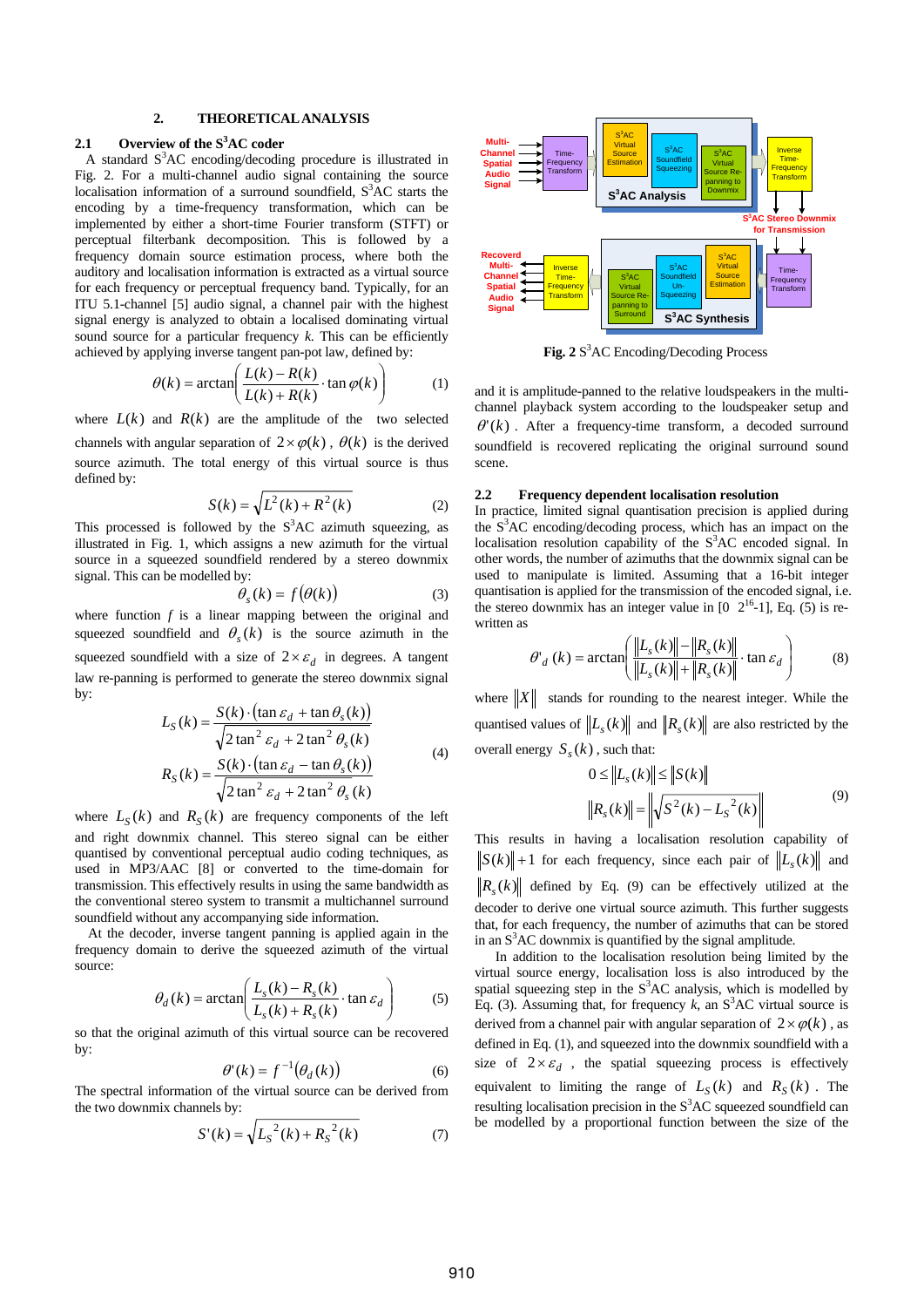channel pair  $2\times\varphi(k)$ , from which the source is derived, and the size of the squeezed soundfield  $2 \times \varepsilon_d$ , which is:

$$
\rho_S(k) = \left( \left\| S(k) \right\| + 1 \right) \cdot \frac{\varepsilon_d}{\varphi(k)} \tag{10}
$$

Recalling the localisation blur theory [4] that indicates a perceptual localisation resolution limit of approximately 1°, the perceptual redundancy of the  $S<sup>3</sup>AC$  downmix signal for transmitting an original soundfield with a size of  $\psi$  degrees is:

$$
r(k) = \rho_S(k) - \psi = \left( \left\| S(k) \right\| + 1 \right) \cdot \frac{\varepsilon_d}{\varphi(k)} - \psi \tag{11}
$$

## **2.3 Localisation resolution of the low amplitude components and perceptual relevancy**

In order to maintain perceptual lossless in localisation, a nonnegative redundancy value is required in Eq. (11). For instance, in a given set of geometrical parameters in the  $S<sup>3</sup>AC$  analysis, i.e. defining the size of the original and squeezed soundfields as  $\psi$  and

 $\varepsilon_d$ , respectively and the loudspeaker layout as  $\varphi(k)$ , the minimum spectral amplitude required to maintain non-negative localisation redundancy can be derived by setting Eq. (11) to zero:

$$
\left\| S(k) \right\|^{\min} = \frac{\psi \cdot \varphi(k)}{\varepsilon_d} - 1 \tag{12}
$$

In the typical  $S^3AC$  coding of ITU 5.1-channel signal, where a 360° surround soundfield is squeezed into a 60° downmix soundfield, a condition is given as:

 $\psi = 360^{\circ}$ ,  $\varphi(k) \in \{15, 30, 40, 55, 70\}^{\circ}$ ,  $\varepsilon_d = 60^{\circ}$  (13)

Note that the value of  $\varphi(k)$  is defined according to the ITU recommended 5.1 loudspeaker setup [5]. By substituting the maximum value of  $\varphi(k) = 70^\circ$  into Eq. (12), it gives a minimum spectral amplitude of  $S(k) = 419$  to ensure no localisation loss for all cases. While this indicates that, for some low amplitude components, the localisation redundancy can be negative resulting in insufficient localisation resolution, these low amplitude components tend to be below the threshold of hearing or masked simultaneously or temporally by other nearby spectral components. Defining the lowest point of the absolute hearing threshold as 0dB [9] with amplitude equivalent to the minimum integer value of 1 in the 16-bit format, Fig. 3 shows a case where the minimum masking curve of a 65 dB white noise signal  $(1/10)$  of the maximum energy of a 16-bit audio signal) is at least 15 dB above the level of  $S(k) = 419$ , which is 47dB.

In addition, the derivation here further indicates that,

- (1) While the spatial resolution is given in proportion to the amplitude of the source, louder sources with higher perceptual importance inherently attract higher localisation resolution.
- (2) When there is no priori knowledge of the pre-amplifying and post-amplifying in the actual playback system, quantifying a minimum size of the squeezed soundfield is only an estimation of the ideal condition. For a given target size of the squeezed soundfield, a post-amplifying process can be applied on the encoded signal to ensure no perceptual localisation loss.
- (3) As can be found in Eq. (10), increasing the size of the squeezed soundfield can also improve the localisation resolution if pre-amplifying and post-amplifying of the signal is not desired.



**Fig. 3** Absolute hearing threshold, minimum spectral amplitude  $S(k)=419$  for no localisation loss, and the minimum masking curve of a 65dB white noise.

# **2.4 S3 AC Squeezing Limitation**

As discussed in the last section, the size of the  $S<sup>3</sup>AC$  downmix soundfield has an impact on the localisation resolution. Earlier experiments have shown that the standard  $S<sup>3</sup>AC$  360°-to-60° analysis-synthesis process results in no perceived localisation distortion [3, 6]. Here, it is suggested that the  $S<sup>3</sup>AC$  squeezed can be performed in a more intensive way, i.e. squeeze the surround soundfield into a smaller soundfield than 60°. By setting the redundancy formula of Eq. (11) to zero, the smallest size of the squeezed soundfield in degrees, without causing localisation loss, can be derived as a function of the spectral energy:

$$
\varepsilon^{\min}(k) = \frac{\psi \cdot \varphi(k)}{\|S(k)\| + 1} \tag{14}
$$

In this equation, while the numerator is defined by the size of the soundfield and loudspeaker layout, the spectral energy component,  $S(k)$ , is signal dependent and varies over timefrequency. In order to further quantify the minimum size of the S<sup>3</sup>AC downmix soundfield, subjective analysis is required. In the following section of this paper, a perceptual experiment is presented, where the impact of decreasing sizes of the  $S<sup>3</sup>AC$ squeezed soundfield on the localisation distortion are perceptually evaluated.

#### **3. EXPERIMENTAL EVALUATION**

This section presents the subjective evaluation on the perceptual impact of using different sizes for the downmix soundfield in the  $S<sup>3</sup>AC$  spatial squeezed process. The aim is to find the smallest size of the  $\hat{S}^3$ AC squeezed soundfield that does not introduce perceptual localisation loss. In the experiment, standard ITU 5.1-channel files with 16-bit quantisation precision and 44.1kHz sampling rate were used. Five files with different types of immersive surround sound scenes, including dynamic sound scenes of an aeroplane, car siren, mosquito and localised speech recording, were coded with S<sup>3</sup>AC. Various S<sup>3</sup>AC squeezing approaches were applied to generate several coding conditions for evaluation, including  $S<sup>3</sup>AC$  squeezing from  $360^\circ$  to  $60^\circ$ ,  $40^\circ$ ,  $20^\circ$ ,  $10^\circ$ ,  $5^\circ$  and  $1^\circ$ , respectively, i.e. the size of the squeezed soundfield (  $2 \times \varepsilon_d$  in degree as described in Section 2) varies between these given values to generate different S<sup>3</sup>AC downmix signal and decoded respectively. This can be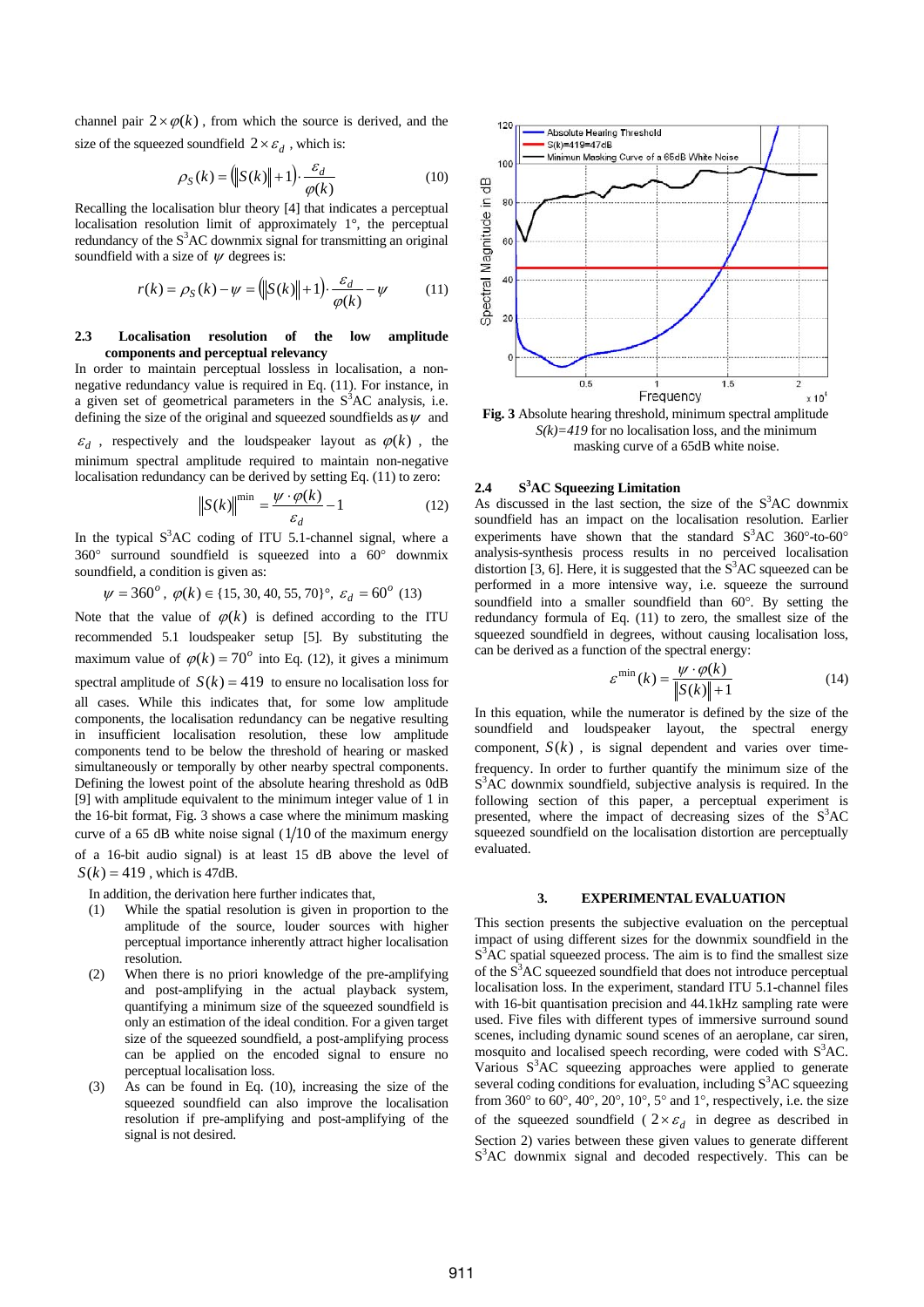

Fig. 4 Listening test results comparing different size of the S<sup>3</sup>AC downmix soundfield

achieved by modifying Eq. (3) and Eq. (6) during the  $S<sup>3</sup>AC$ encoding/decoding process. All the  $S<sup>3</sup>AC$  encoded files were decoded to the standard ITU 5.1-channel format and played back on a 5.1-multichannel system using GENELEC loudspeakers. The volume of the playback systems was adjusted such that a relative - 6dB white noise (by defining the maximum energy in 16-bit format as 0 dB) was played back in an absolute sound pressure of 90dB in every loudspeaker. The experiment was based on the MUSHRA methodology [10], where the six coding conditions described above were randomly mixed with a hidden reference and a 3.5kHz low-pass-filtered anchor, which is also un-localised by equally mixing a mono signal to each channel. Ten listeners took part in the experiment including both experienced and in-experienced listeners, while they were instructed to compare both the perceptual quality and sound source localisation precision between the reference and candidate signals.

The average results with 95% confidence intervals are illustrated in Fig. 4. It is shown that, for all the test files, different  $S<sup>3</sup>AC$  spatial squeezing types from 360° to 60°, 40°, 20° and 10° do not introduce any distortion from a statistical point of view, when compared to the un-coded reference. More intensive squeezing types from 360° to 5° and 1° only cause degradation of less than 10 MUSHRA marks for the aeroplane sound scene, while no statistical difference is found for other test files. The results indicate that while the standard  $360^{\circ}$ -to-60°  $S^{3}AC$  soundfield squeezing does not introduce perceivable distortion, a more intensive squeezing approach such as 360°-to-10° also maintains perceptual and localisation equivalence between the original and coded signals. This is further investigated in the next section.

## **4. SPATIAL SQUEEZING OF MORE THAN ONE SOUNDFIELD**

Since the  $S<sup>3</sup>AC$  squeezing can be performed in a more intensive way than the standard 360°-surround to 60°-stereo squeezing, it is suggested that a stereo downmix can be utilized to save the localisation information of more than one surround soundfield. For instance, Fig. 5 illustrates an approach that the localisation information of two distinct surround soundfields is saved in one



**Fig. 5** Squeezing two soundfields into one downmix

single stereo downmix by exploiting the  $S<sup>3</sup>AC 360°$ -to-10° spatial squeezing approach. By utilizing the standard  $S<sup>3</sup>AC$  virtual source estimation procedure, virtual sound source and localisation information can be derived for each original soundfield. The  $S<sup>3</sup>AC$ squeezing step defined by Eq. (3) is modified respectively for the two original soundfields such that the squeezing illustrated in Fig. 5 is achieved, i.e. each original soundfield is squeezed into 10° and the two squeezed soundfields are saved in the [30°, 20°] and [-20°, -30°] regions in the squeezed soundfield, with a 40° empty region for discriminating purpose. During decoding, the two squeezed soundfields with a size of 10° are derived from the stereo downmix and recovered to two 360° surround soundfields by separately applying the inverse-squeezing approach.

For this approach, it is discovered that sound sources with overlapping time-frequency components, described in [11], can cause distortion in localisation and perceptual quality. Compared